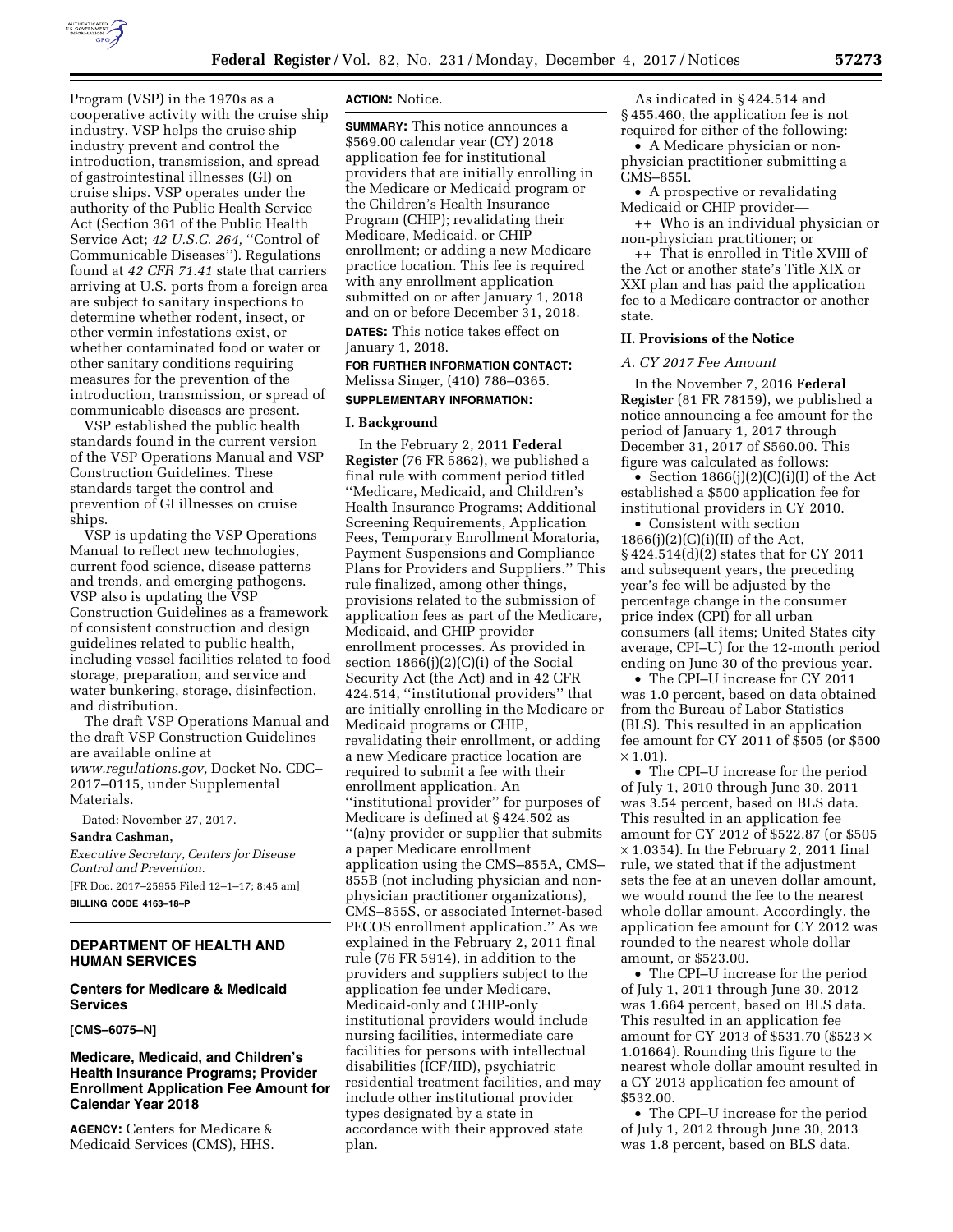This resulted in an application fee amount for CY 2014 of \$541.576 (\$532  $\times$  1.018). Rounding this figure to the nearest whole dollar amount resulted in a CY 2014 application fee amount of \$542.00.

• The CPI–U increase for the period of July 1, 2013 through June 30, 2014 was 2.1 percent, based on BLS data. This resulted in an application fee amount for CY 2015 of \$553.382 (\$542  $\times$  1.021). Rounding this figure to the nearest whole dollar amount resulted in a CY 2015 application fee amount of \$553.00.

• The CPI–U increase for the period of July 1, 2014 through June 30, 2015 was 0.2 percent, based on BLS data. This resulted in an application fee amount for CY 2016 of \$554.106 (\$553  $\times$  1.002). Rounding this figure to the nearest whole dollar amount resulted in a CY 2016 application fee amount of \$554.00.

• The CPI–U increase for the period of July 1, 2015 through June 30, 2016 was 1.0 percent. This resulted in a CY 2017 application fee amount of \$559.56  $($554 \times 1.01)$ . Rounding this figure to the nearest whole dollar amount resulted in a CY 2017 application fee amount of \$560.00.

#### *B. CY 2018 Fee Amount*

Using BLS data, the CPI–U increase for the period of July 1, 2015 through June 30, 2016 was 1.6 percent. This results in a CY 2018 application fee amount of \$568.96 (\$560  $\times$  1.016). As we must round this to the nearest whole dollar amount, the resultant application fee amount for CY 2018 is \$569.00.

## **III. Collection of Information Requirements**

This document does not impose information collection requirements, that is, reporting, recordkeeping, or third-party disclosure requirements. Consequently, there is no need for review by the Office of Management and Budget under the authority of the Paperwork Reduction Act of 1995. However, it does reference previously approved information collections. The Forms CMS–855A, CMS–855B, and CMS–855I are approved under OMB control number 0938–0685; the Form CMS–855S is approved under OMB control number 0938–1056.

#### **IV. Regulatory Impact Statement**

#### *A. Background*

We have examined the impact of this notice as required by Executive Order 12866 on Regulatory Planning and Review (September 30, 1993), Executive Order 13563 on Improving Regulation

and Regulatory Review (January 18, 2011), the Regulatory Flexibility Act (RFA) (September 19, 1980, Pub. L. 96– 354), section 1102(b) of the Social Security Act, section 202 of the Unfunded Mandates Reform Act of 1995 (March 22, 1995; Pub. L. 104–4), Executive Order 13132 on Federalism (August 4, 1999), the Congressional Review Act (5 U.S.C. 804(2)), and Executive Order 13771 on Reducing Regulation and Controlling Regulatory Costs (January 30, 2017).

Executive Orders 12866 and 13563 direct agencies to assess all costs and benefits of available regulatory alternatives and, if regulation is necessary, to select regulatory approaches that maximize net benefits, including potential economic, environmental, public health and safety effects, distributive impacts, and equity. A regulatory impact analysis (RIA) must be prepared for major rules with economically significant effects (\$100 million or more in any 1 year). As explained in this section of the notice, we estimate that the total cost of the increase in the application fee will not exceed \$100 million. Therefore, this notice does not reach the \$100 million economic threshold and is not considered a major notice.

#### *B. Costs*

The costs associated with this notice involve the increase in the application fee amount that certain providers and suppliers must pay in CY 2018.

1. Estimates of Number of Affected Institutional Providers in November 7, 2016 Fee Notice

In the November 7, 2016 application fee notice, we estimated that based on CMS statistics—

• 10,000 newly enrolling Medicare institutional providers would be subject to and pay an application fee in CY 2017.

• 45,000 revalidating Medicare institutional providers would be subject to and pay an application fee in CY 2017.

• 9,000 newly enrolling Medicaid and CHIP providers would be subject to and pay an application fee in CY 2017.

• 21,000 revalidating Medicaid and CHIP providers would be subject to and pay an application fee in CY 2017.

## 2. CY 2018 Estimates

# a. Medicare

Based on CMS data, we estimate that in CY 2018 approximately—

• 3,800 newly enrolling institutional providers will be subject to and pay an application fee; and

• 7.500 revalidating institutional providers will be subject to and pay an application fee.

Using a figure of 11,300 (3,800 newly enrolling  $+7,500$  revalidating) institutional providers, we estimate an increase in the cost of the Medicare application fee requirement in CY 2018 of  $$101,700$  (or  $11,300 \times $9$  (or \$569 minus \$560)) from our CY 2017 projections and as previously described.

#### b. Medicaid and CHIP

Based on CMS and state statistics, we estimate that approximately 30,000 (9,000 newly enrolling + 21,000 revalidating) Medicaid and CHIP institutional providers will be subject to an application fee in CY 2018. Using this figure, we project an increase in the cost of the Medicaid and CHIP application fee requirement in CY 2018 of  $$270,000$  (or  $30,000 \times $9$  (or \$569 minus \$560)) from our CY 2017 projections and as previously described.

#### c. Total

Based on the foregoing, we estimate the total increase in the cost of the application fee requirement for Medicare, Medicaid, and CHIP providers and suppliers in CY 2018 to be \$371,700 (\$270,000 + \$101,700) from our CY 2017 projections.

The RFA requires agencies to analyze options for regulatory relief of small businesses. For purposes of the RFA, small entities include small businesses, nonprofit organizations, and small governmental jurisdictions. Most hospitals and most other providers and suppliers are small entities, either by nonprofit status or by having revenues of less than \$7.5 million to \$38.5 million in any 1 year. Individuals and states are not included in the definition of a small entity. As we stated in the RIA for the February 2, 2011 final rule with comment period (76 FR 5952), we do not believe that the application fee will have a significant impact on small entities.

In addition, section 1102(b) of the Act requires us to prepare a regulatory impact analysis if a rule may have a significant impact on the operations of a substantial number of small rural hospitals. This analysis must conform to the provisions of section 604 of the RFA. For purposes of section 1102(b) of the Act, we define a small rural hospital as a hospital that is located outside of a Metropolitan Statistical Area for Medicare payment regulations and has fewer than 100 beds. We are not preparing an analysis for section 1102(b) of the Act because we have determined, and the Secretary certifies, that this notice would not have a significant